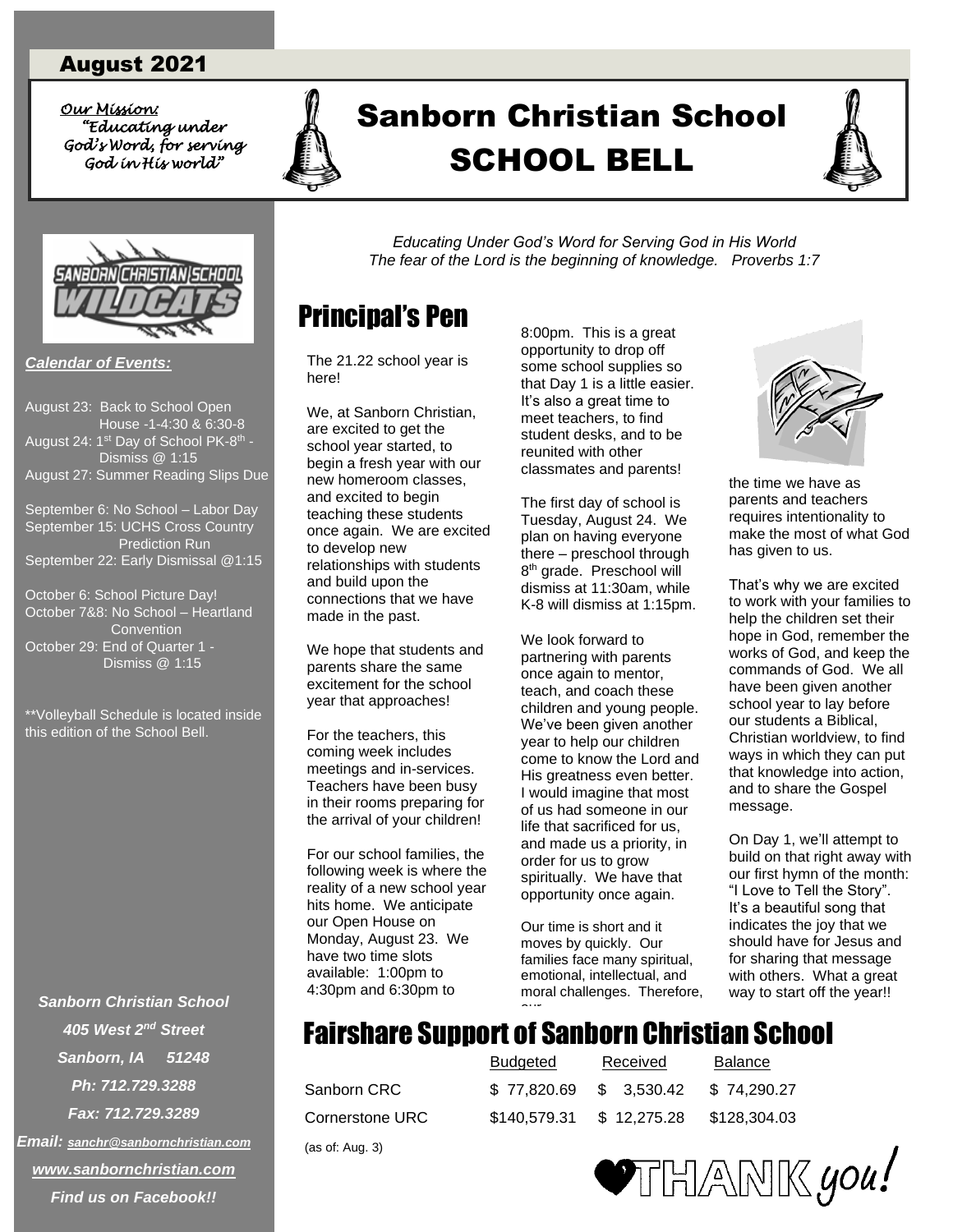# School Board Highlights – July/August Meetings

#### **July 19, 2021**

President, Aaron Hoftyzer opened with devotions and prayer.

Agenda for the meeting, and past minutes, were approved.

Mr. Minderhoud gave the administrators report for information.

Education Committee reported on their July 6 meeting.

Building Committee reported on recent and upcoming activities: parking lot lines were repainted, 7<sup>th</sup> grade lockers are being replaced, 8th grade lockers were fixed.

Bus Committee reported on replacing Bus 01 with a different bus.

Bus inspection is scheduled for August 26, 2021.

Bus Committee is still interested in securing more bus drivers

Promotion Committee reported on preparations for the Railroad Days parade.

Finance Committee reported on the July 7 meeting. The checking account balance of \$116,910.49. Sanborn Christian's average monthly expenses total \$73,854.40 for a 12 month period (July 2020 – June 2021).

Alliance Defending Freedom reviewed the board handbook and offered suggestions for us to consider. These will be considered at upcoming Education Committee meetings.

Quote from a janitorial service was considered.

The 2021-2022 budget was passed at the June society meeting. No tuition increase. No fairshare increase. A \$200 per child credit will be issued to families who have students in grade 1- 8.

Monthly prayer lists were exchanged among board members.

Retiring board members were excused from the meeting and thanked for their years of service.

New board committees were formed.

Board / Staff supper scheduled for August 18, 2021.

No board policies were reviewed this month.

Mr. Jon Hoogers closed the meeting in prayer.

Next regularly scheduled Board meeting will be August 9, 2021.

#### **August 9, 2021**

President, Aaron Hoftyzer opened with devotions and prayer.

Agenda for the meeting, and past minutes, were approved.

Mr. Minderhoud gave the administrators report for information.

Education Committee reported on their August 3, 2021 meeting.

SCS is looking for a maternity leave sub for Mrs. Moss.

New family visits were reported on, and more visits were scheduled.

Building Committee reported on up-coming interviews for the custodial position.

Bus Committee met with bus drivers to discuss bus routes and timing for the upcoming school year.

Promotion Committee will begin Harvest Sale preparation soon.

Finance Committee reported on the August 5 meeting. The checking account balance of \$265,202.60. Sanborn Christian's average monthly expenses total \$74,008.23 for a 12 month period (July 2021 – June 2021). The checking account balance reflects NICSTO funds that were received and tuition payments received at the July Registration Night.

Finance Committee met with Zeutenhorst Financial to discuss health insurance options.

Long Range Planning reported on CSI's approval of our spring School Improvement Plan report.

Monthly prayer lists were exchanged among board members.

Policies regarding board committee responsibilities were reviewed as new board committees were created last month.

Mr. Jon Covey closed the meeting in prayer.

Next regularly scheduled Board meeting will be September 13, 2021.

**The last pop can return resulted in \$443.75. Keep dropping them off in the garage north of the school!**

**NICSTO tax credits for donors has been increased to 75%!!** 

**----------------**

**This is an increase from 65% of past years.**

# Athletic Physicals

It is summer, and that means students in grades 5-8 will need an athletic physical for participation in sports for the 2021-2022 school year. Copies of the physical form can be obtained at the school office or at your doctor's office. Watch the newspapers for discounted physicals from area clinics. If you have any questions, contact the school office.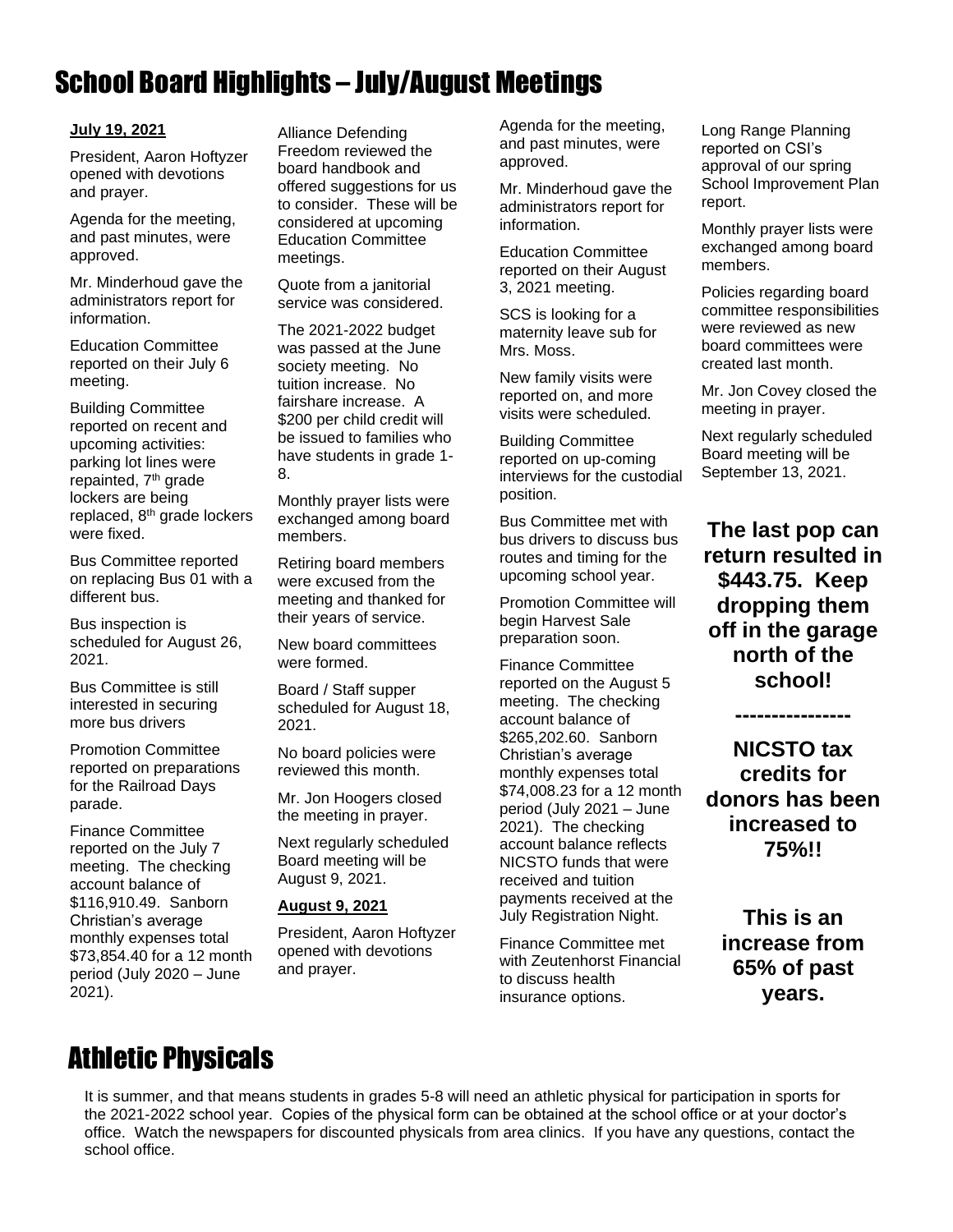# Welcoming A New Staff Member to SCS!!

My name is Kaylee Mos and I am excited to begin my first year of teaching at Sanborn Christian School! I grew up near Grand Rapids, Michigan and attended Dordt College to get my degree in Elementary Education and Special Education. Last year, I taught preschool at the Orange City Area Daycare and Preschool.

My husband Dilan and I were married in August of 2020 and are expecting our first child this September! I will miss my students during my maternity leave but already look forward to coming back after. We currently live in Boyden with our two dogs but are moving to Hospers hopefully before the baby comes.

I am eager to see what God is going to do this school year and how He is going to reveal Himself to us! I have learned to trust His plan and trust His timing. God is so good!



# Job Opportunities at SCS for 2021 - 2022 School Year

**Sanborn Christian School is actively seeking applicants for the following vacancies for the upcoming 2021 – 2022 school year:**

- **1.** Part-time Custodian to oversee the general up-keep of the school building each day.
- **2.** Basketball Coach (Girls & Boys) and Future Problem Solvers Coach
- **3.** Substitute Teachers

**If you are interested in these positions, or would like more information, please contact Mr. Anthony Minderhoud, Principal at sanchr@sanbornchristian.com or call the office at 729-3288.**

### Prayer and Praise…1 Thessalonians 5:17

Please lift your praise to God for…

- *Good scan reports that Jewel Hofman received in early August.*
- *Del Spronk filling our bus driver position.*
- *Interviews for our custodial position.*
- *Our June society meeting where new board members were elected and the budget passed.*
- *A safe summer break.*
- *The beginning of the new school year that officially begins on August 24, 2021.*
- *New families to SCS: Vellema (PreK), Van Otterloo (PreK), Miedema (PreK), Hicks (PreK), DeGroot (K).*

Please lift your prayers to God for…

- *The new school year that is upon us.*
- *Mrs. Moss as she is expecting a September due date for her baby.*
- *More substitute teachers to add to our sub list.*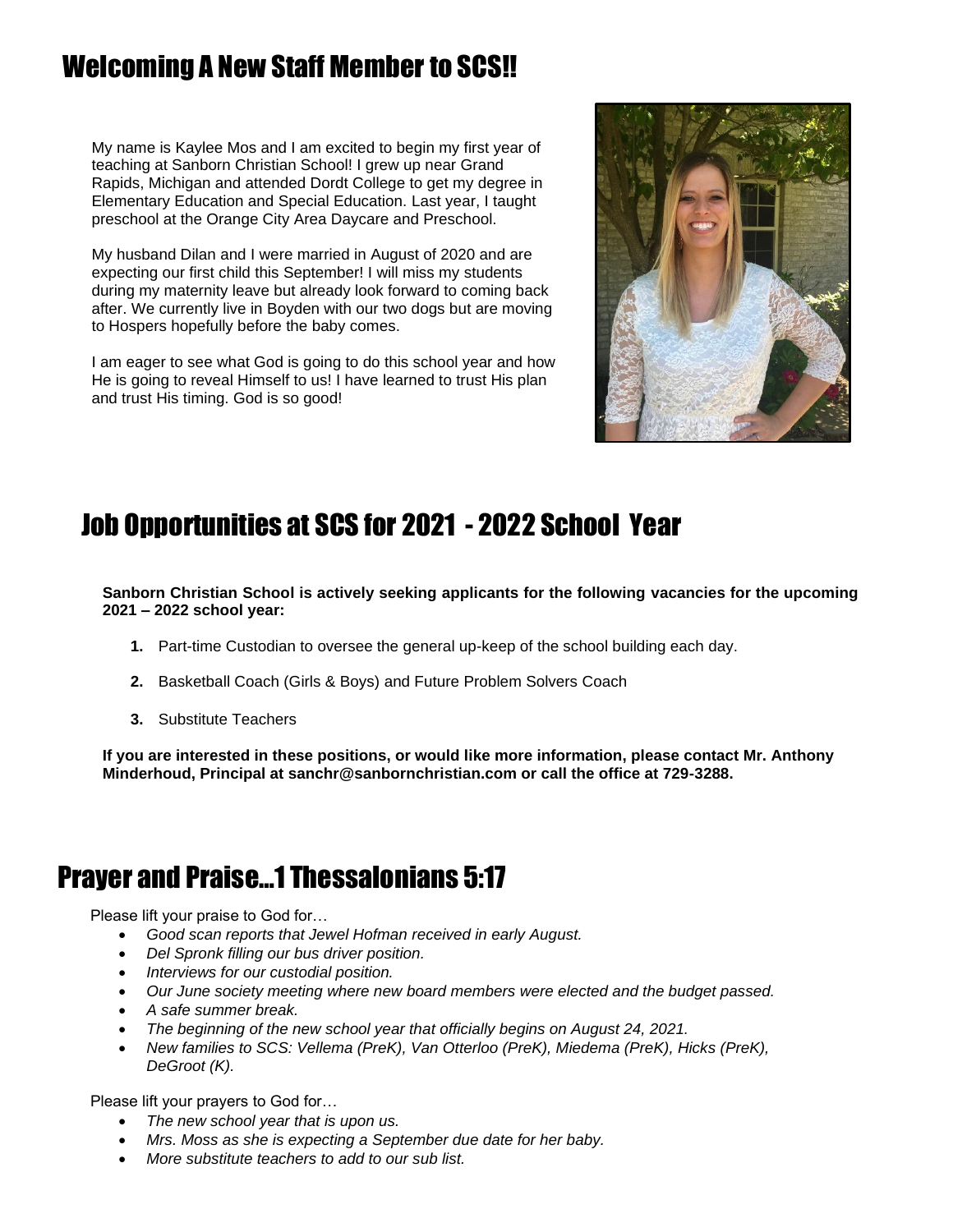# Volleyball Schedule

#### Practices: Games: **Games:** Games: **Games:** Games: **Games: Games: Games: Games: Games: Games: Games: Games: Games: Games: Games: Games: Games: Games: Games: Games: Games: Games: Games:**

September 20 September 23 September 28

August 25 September 30 September 9 @ Home vs. RVCS August 27 October 4 September 16 @ Sheldon (vs. Sheldon & Ireton) August 31 October 14 September 21 @ Hull PRCS September 2 October 15 October 5 @ SCCS September 3 October 22 October 11 @ Hull Christian September 7 **Contact 2** October 19 @ Home vs. Sheldon September 10 October 21 @ Home vs. OCCS September 14 October 23 Tournament @ WCHS

# Building Debt Update

We continue to keep in front of the society the financial end of this expansion. The total spent on the building was \$3,335,935 along with a \$200,000 contribution to the Foundation which brought the total expense to \$3,535,935 (not including interest accruals). The following is a chart to help you see the great progress that we have had in paying off this project:

|                          | <b>Building Expansion Debt Remaining:</b> |
|--------------------------|-------------------------------------------|
| Original Cost of Project | \$3,535,936                               |
| April 1, 2017            | \$2,008,538                               |
| April 1, 2018            | \$1,253,000                               |
| April 1, 2019            | \$779,500                                 |
| April 1, 2020            | \$530,050                                 |
| April 1, 2021            | \$364,050                                 |
| August 2021              | \$249,050                                 |

**Our unpaid balance is \$249,050!** We hope to decrease this even more with the matching funds from the Hostess Supper!! Currently, the remainder of the debt is funded by debentures issued to society members, and some internally borrowed funds. **We are very thankful for the financial support received at this point in the project,** and we continue to ask that you continue to watch these numbers as we report them monthly, and prayerfully consider opportunities to continue to help us reduce the debt and complete this project.



# Have You Considered Becoming a Foundation Member?

**Please join us anytime of the year!** Christian education is ongoing and we need your help! The board would like to invite anyone to help promote Sanborn Christian School. **For an annual fee of \$25.00 or a lifetime membership of \$500.00, you can become a Sanborn Christian School Foundation member.** Please visit the school office or mail your foundation contribution to SCS! **ALL** proceeds will be placed in the Foundation fund which helps defray the cost of educational expenses through the year. The Foundation is able to contribute a significant amount of money each year to SCS simply from the interest that is raised from the money that accumulates in the Foundation fund!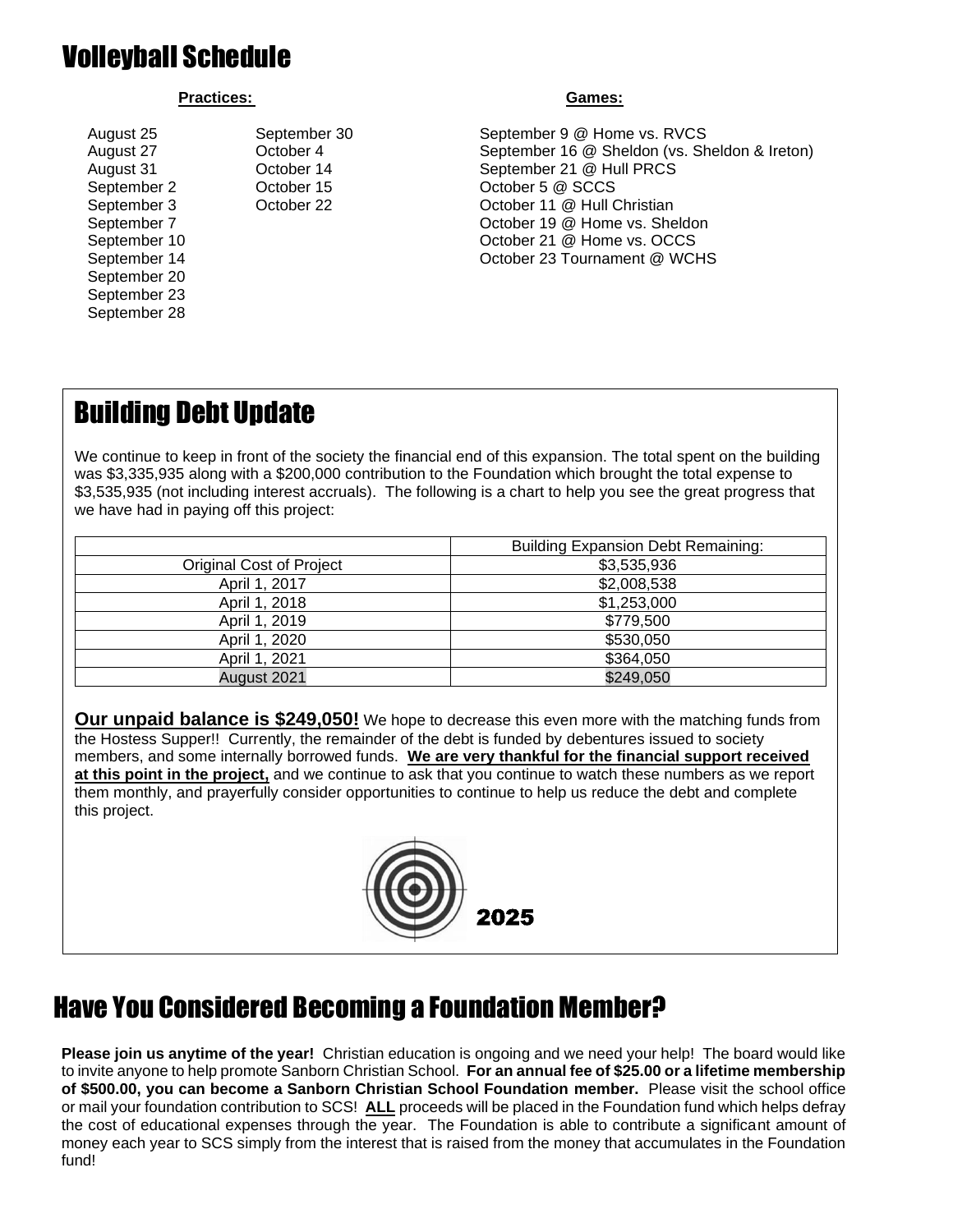# Back-to-School Open House: Monday, August 23!!

Mark your calendars and come join us for an informal come and go open house on Monday, August 23 during the following times: 1:00 pm  $-$  4:30 pm AND 6:30 pm  $-$  8:00 pm. Teachers will be present to greet families, answer any questions and handout any information surrounding the upcoming school year. Students will be able to located their desks/put supplies away, located cubbies and lockers, as well as meet their homeroom teacher. We ask that everyone enter through the main office doors.

Classes will begin on Tuesday, August 24, for preschool through 8th grade. Preschool will dismiss at 11:30am, and K-8 will dismiss at 1:15pm. Buses will run in the morning and afternoon. After the first week of school (unless otherwise noted), the regular Preschool days will be Mondays, Wednesdays and Thursdays, while regular Kindergarten days will be Mondays, Tuesdays, Wednesdays and Thursdays.

| <b>Holly Rozenboom</b><br>Preschool          | <b>Renee Alons</b><br>Kindergarten<br>& Academic Support                      | <b>Sue Gonnerman</b><br>1 <sup>st</sup> Grade                                          | <b>Missi Runia</b><br>2 <sup>nd</sup> Grade                               |  |  |  |  |
|----------------------------------------------|-------------------------------------------------------------------------------|----------------------------------------------------------------------------------------|---------------------------------------------------------------------------|--|--|--|--|
| <b>Kaylee Moss</b><br>3 <sup>rd</sup> Grade  | <b>Jake Van Otterloo</b><br>4 <sup>th</sup> Grade                             | <b>Amber Vande Weerd</b><br>5 <sup>th</sup> Grade<br>& Academic Support                | Laura Van Beek (AM)<br><b>Steph Kuperus (PM)</b><br>6 <sup>th</sup> Grade |  |  |  |  |
| <b>Sam De Groot</b><br>7 <sup>th</sup> Grade | Anthony<br><b>Minderhoud</b><br>Principal<br>8 <sup>th</sup> Grade            | <b>Catherine Schreur</b><br>Band/Choir                                                 | <b>Jessica Schreurs</b><br>K-8 Art                                        |  |  |  |  |
| <b>Nate Schreur</b><br>K-8 PE                | <b>Amy Vander Haag</b><br><b>Book Club</b>                                    | <b>Lindsey Koldenhoven</b><br>Secretary                                                | <b>Vacant</b><br>Custodian                                                |  |  |  |  |
| Lisa Den Hartog<br>Media Specialist          | <b>Heather Bakker</b><br><b>Head Cook</b>                                     | <b>Cindy Koldenhoven</b><br><b>Assistant Cook</b>                                      | <b>Cindy Koldenhoven</b><br>Bookkeeper                                    |  |  |  |  |
|                                              | <b>Heather Bakker</b><br><b>Landon Harthoorn</b><br><b>SCRIP Coordinators</b> | Jim & Karen Andringa<br><b>Arlen Hofman</b><br><b>Del Spronk</b><br><b>Bus Drivers</b> |                                                                           |  |  |  |  |

### **Staff members for the 2021-2022 school year are:**

A special welcome to Kaylee Moss and Del Spronk as they join the SCS staff for the very first time!

### Mark Your Calendars



### **Summer Reading Slips**

At the end of the 2020-2021 school year, Summer Reading Slips were sent home. We hope that the summer presented many opportunities to enjoy reading!! Please remember to: turn in the Summer Reading Slips during the first week of school (**return by Friday, August 27**) so that the number of pages can be tallied.

**Harvest Sale**

The SCS Annual Harvest Sale will be held on **Saturday, November 6, 2021**. Please mark that on your calendars and plan to attend.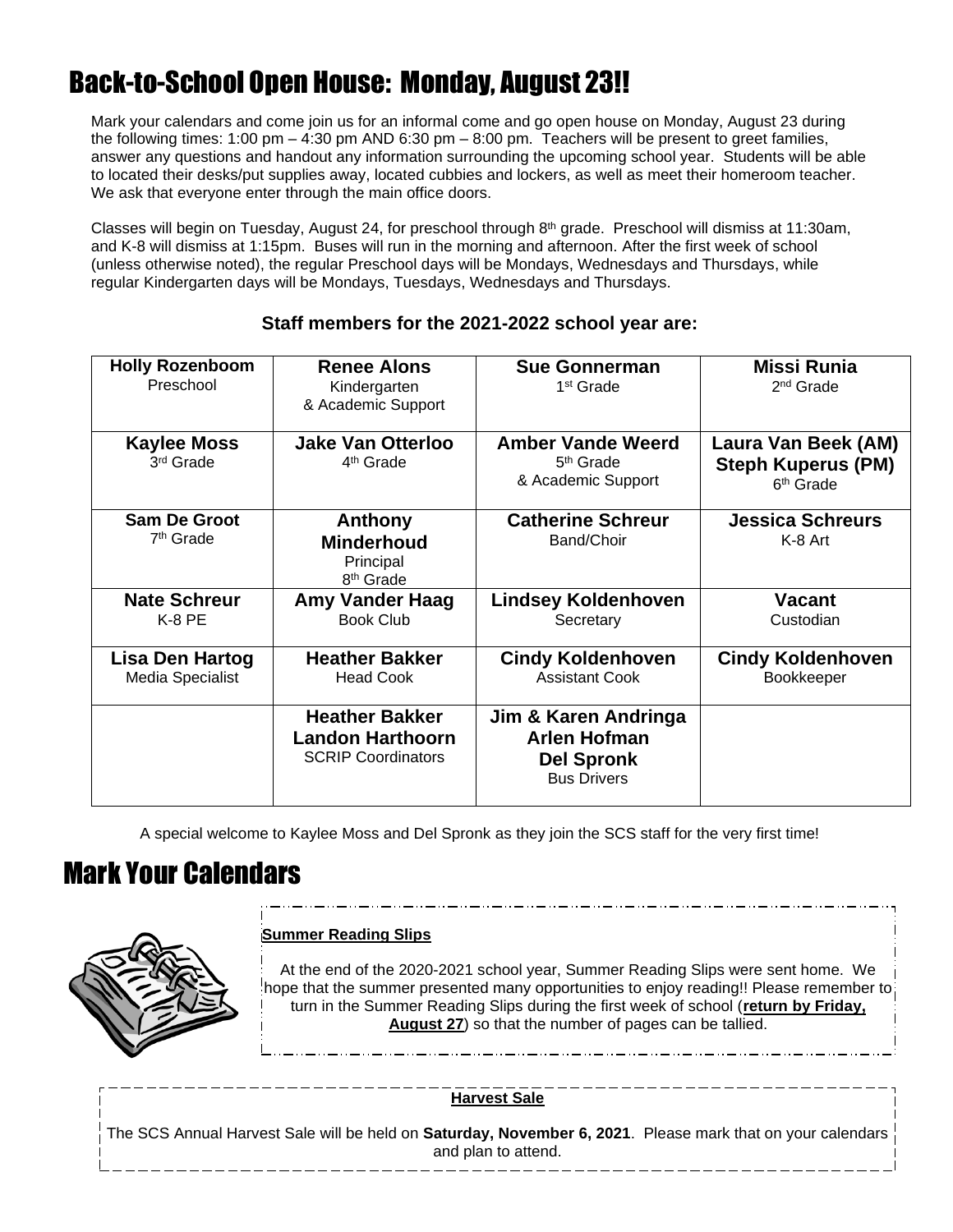### NICSTO Tax Credit

### (Northwest Iowa Christian School Tuition Organization) **Explanation for DONORS**

The state has recognized the need to support taxpayers who wish to support Christian education. Iowa taxpayers can receive a tax credit up to **75% of their donation** that supports families who need tuition assistance and deduct the gift on Federal Income Tax. **How does it work?**

- 1. You must owe Iowa state income tax.
- 2. You must make out a check to NICSTO (Northwest Iowa Christian School Tuition Organization) and designate it to Sanborn Christian.
- 3. Complete the "Contribution Memo" and send it with the check to Sanborn Christian.
- 4. NICSTO will send you a letter of receipt for your Federal Tax information.
- 5. In early January, you will receive a tax credit certificate to attach to your Iowa tax form.

**Example:** If you contribute \$1,000 to NICSTO, you will receive a **75% tax credit** or \$750 on your IA income tax. In addition, you may claim some of that on your federal income tax.

Your money will be used for families who qualify for NICSTO at Sanborn Christian School.

### **Would you like to have your Iowa income taxes go to Sanborn Christian to help with the tuition scholarships AND pay down the building debt at the same time…or for it to go to Des Moines?**

If you have an IA income tax liability of \$750, you could give \$1,000 to NICSTO which would then provide SCS with that \$1,000 to be used for tuition scholarships. Then when you do your tax work in March/April, you will receive a tax-credit of \$750 from the State of Iowa. You could then give this \$750 refund to Sanborn Christian to help eliminate the debt on our school. Sanborn Christian benefits by \$1,750 through a \$1,000 gift: \$1,000 to NICSTO, \$750 to building debt.

For those who are at least 70.5 years old, we encourage you to give from your IRA (you may use your RMD) to NICSTO. If you give \$1,000 from your IRA you do not need to include it as taxable income on your return. SCS receives that \$1,000 for NICSTO tuition scholarships, plus you will receive a state income tax credit of \$650 that you can use to help SCS eliminate the remaining building debt. Once again, SCS benefits by \$1,650 on a \$1,000 gift!!

### **Really?**

Yes! The NICSTO program has been around for years and has been a benefit to both the recipient (SCS) and the donor (you). **This is a great tax benefit to those who will be paying taxes on their income.** 

If you wish to donate, please fill out the donor sheet (included in the School Bell) and return it to SCS by December 3, 2021.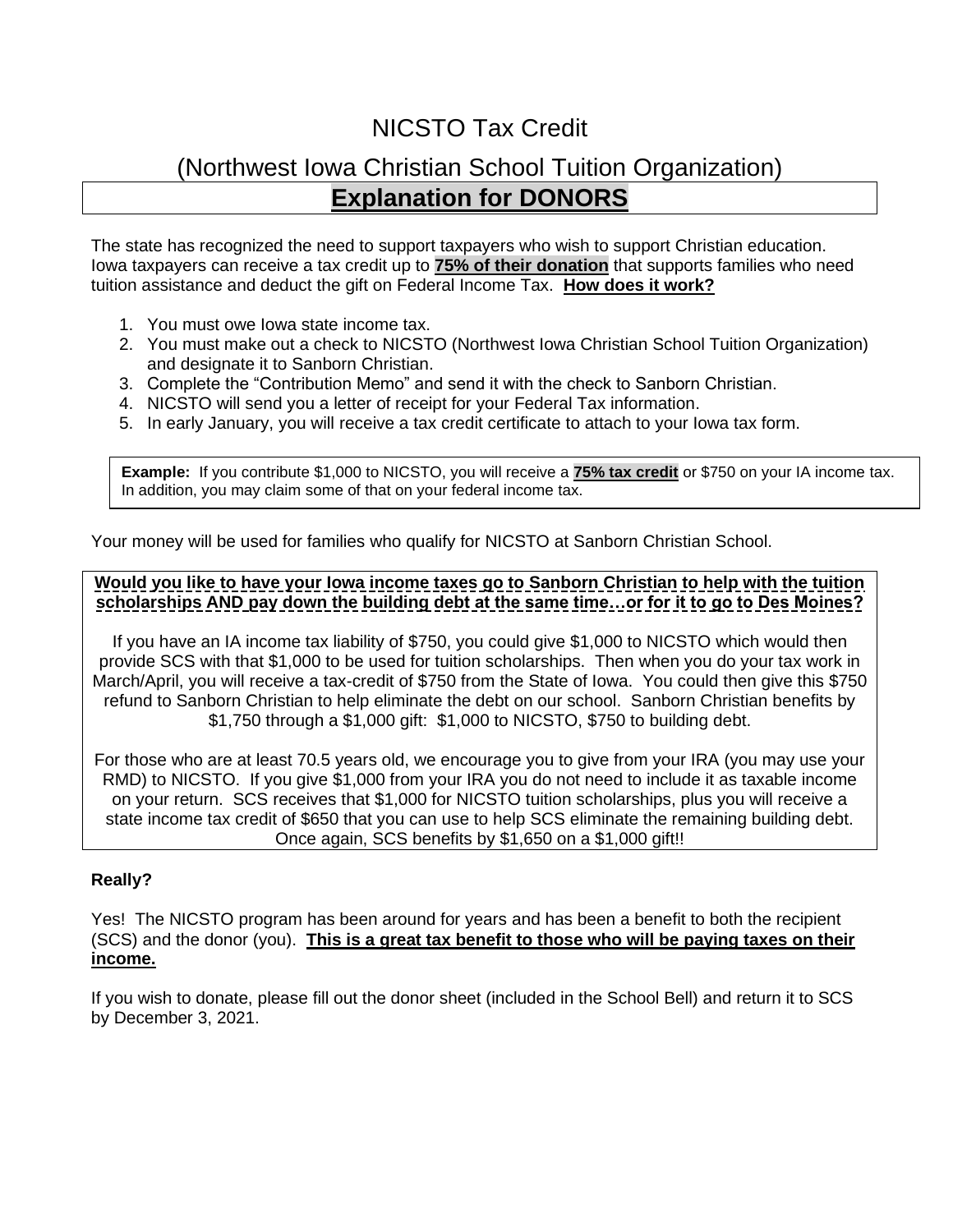### **CONTRIBUTION FORM FOR DONORS**

#### This completed memo must accompany your contribution A formal Iowa Tax Credit Certificate will be sent to you in January of next year. **NOTE: IA Income Tax Credits have been increased to 75%. It was 65% in previous years.**

| <b>Taxpayer Name</b>                    | Date of Contribution    |          |  |  |  |  |  |
|-----------------------------------------|-------------------------|----------|--|--|--|--|--|
| Address                                 | Amount of Contribution  |          |  |  |  |  |  |
| City                                    | <b>State</b>            | Zip Code |  |  |  |  |  |
| Taxpayer I.D. No. (Social Security No.) | <b>Telephone Number</b> |          |  |  |  |  |  |

Name the institution/school you wish to be the beneficiary of this donation: **Sanborn Christian School**

You contribution may be mailed or delivered to one of the following addresses:

NICSTO Sanborn Christian School 204 Kentucky Ave. NW 100 MHz extended the state of the state of the 405 W. 2<sup>nd</sup> Street Orange City, IA 51041 51041 Sanborn, IA 51248

### THANK YOU…

…to **everyone who came out to help during the school cleaning nights**. Your help was greatly appreciated! It was very efficient!

…to **all who supported Sanborn Christian's Annual Golf Tournament** again this year, the auxiliary says, "Thank You!" We were able to enjoy nice weather, great food, and fun fellowship—all while raising just over \$8,800 for Sanborn Christian School! Thank you to the golfers, the sponsors, the committee members, and the golf course staff for helping this fundraiser be such a huge success!

…to **all who organized and supported the annual 5k Run** during Railroad Days, where we raised over \$5,500!!

…to **all who were part of the SCS float** in the Railroad Days parade!!

…to **Sanborn Chiropractic** for keeping the Cash & Carry SCRIP for the summer!

…to **Vander Haag's Inc.** for their work on our buses once again!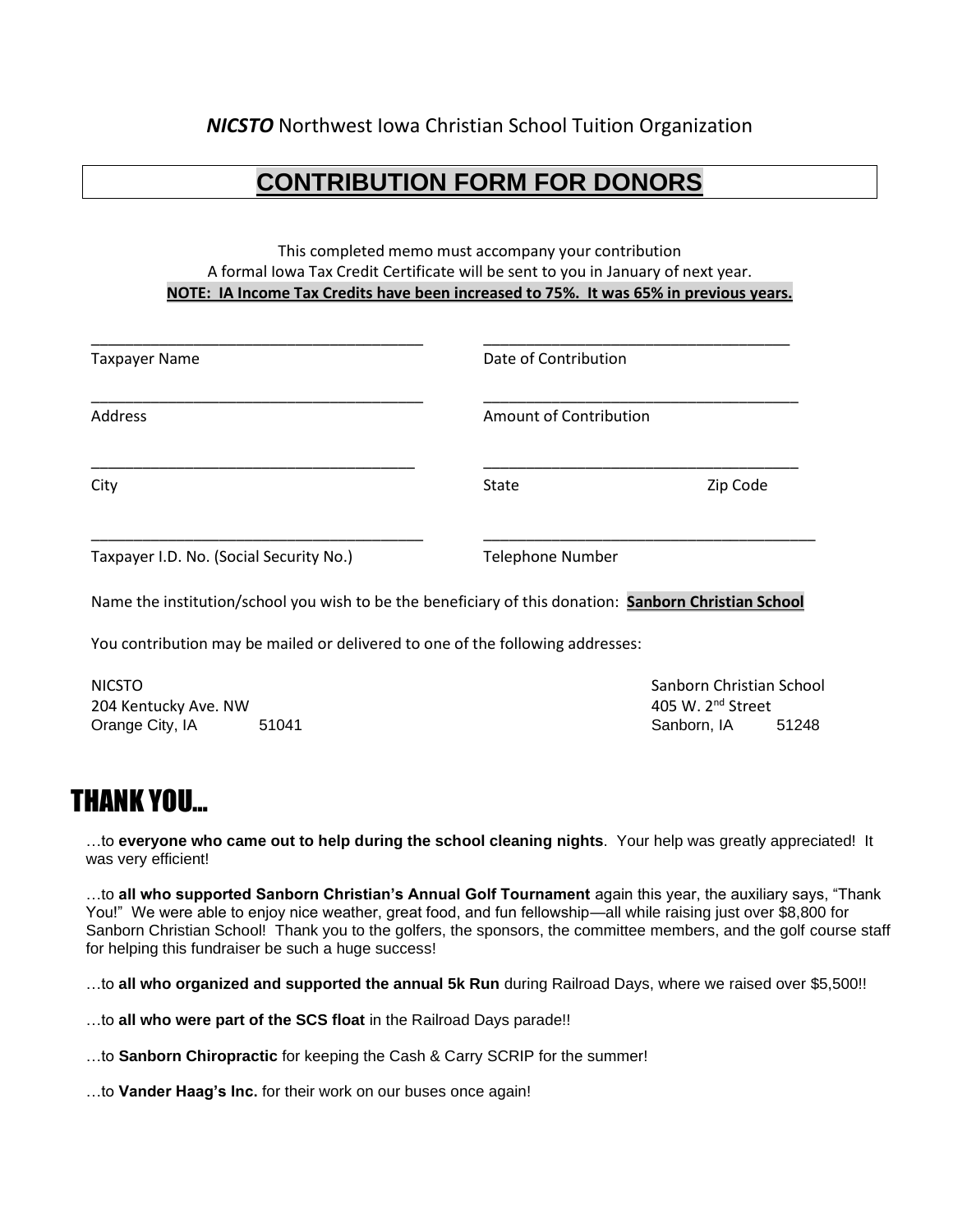

# Aug/Sept 2021

| Mon                       | Tues                  | Wed                       | <b>Thurs</b>               | Fri                        | Sat/Sun |
|---------------------------|-----------------------|---------------------------|----------------------------|----------------------------|---------|
| 23                        | 24                    | 25                        | 26                         | 27                         | 28/29   |
|                           | Tavern                | Spaghetti                 | Chicken Nuggets            | <b>Meatball Sub</b>        |         |
| <b>Back to School</b>     | Chips                 | <b>Garlic Bread</b>       | <b>Mashed Potatoes</b>     | <b>French Fries</b>        |         |
| Open House                | <b>Baby Carrots</b>   | Corn                      | <b>Dinner Roll</b>         | Banana                     |         |
|                           | Grapes                | <b>Fruit Cocktail</b>     | Applesauce                 |                            |         |
|                           | Dismiss @ 1:15        |                           |                            |                            |         |
| 30                        | 31                    | 1                         | $\overline{2}$             | 3                          | 4/5     |
| Poppyseed Chicken         | Soft Shell Taco       | Roast Beef                | Pizza                      | Teriyaki Chicken           |         |
| <b>Biscuit</b>            | Potato Ole's          | on a Bun                  | <b>Curly Fries</b>         | Rice                       |         |
| <b>Broccoli</b>           | Apples                | <b>Cheesy Potatoes</b>    | Oranges                    | California Veggies         |         |
| Pears                     |                       | Strawberries              |                            | Pineapple                  |         |
|                           |                       |                           |                            |                            |         |
| 6                         | 7                     | 8                         | 9                          | 10                         | 11/12   |
|                           | Crispito              | Lasagna                   | Grilled Ham & Cheese       | Bacon Cheeseburger         |         |
| No School                 | <b>Spanish Rice</b>   | <b>Breadstick</b>         | Potato Wedges              | Casserole                  |         |
| Labor Day                 | Pepper Strips         | <b>Green Beans</b>        | <b>Tropical Fruit</b>      | <b>Dinner Roll</b>         |         |
|                           | Peaches               | Grapes                    |                            | Peas                       |         |
|                           |                       |                           |                            | Oranges                    |         |
| 13                        | 14                    | 15                        | 16                         | 17                         | 18/19   |
| <b>Scalloped Potatoes</b> | Nachos                | <b>Sheet Pan Pancakes</b> | Chicken Wraps              | Pigs in a Blanket          |         |
| & Ham                     | Corn Salsa            | Sausage                   | <b>Tri Tator</b>           | <b>French Fries</b>        |         |
| Bread                     | Pears                 | <b>Yogurt</b>             | Peaches                    | Grapes                     |         |
| <b>Green Beans</b>        |                       | Banana                    |                            |                            |         |
| Applesauce                |                       |                           |                            |                            |         |
| 20                        | 21                    | 22                        | 23                         | 24                         | 25/26   |
| Chicken Alfredo           | Quesadilla            | Turkey/Cheese Sandwich    | <b>Baked Potato</b>        | <b>Breakfast Flatbread</b> |         |
| Garlic Bread              | Corn                  | Chips                     | with Toppings              | Hashbrown                  |         |
| California Veggies        | <b>Tropical Fruit</b> | Cucumbers                 | <b>Breadstick</b>          | <b>Strawberries</b>        |         |
| <b>Mandarin Oranges</b>   |                       | Apples                    | <b>Fruit Cocktail</b>      |                            |         |
|                           |                       | Dismiss @ 1:15            |                            |                            |         |
| 27                        | 28                    | 29                        | 30                         |                            |         |
| Beef Tips over            | Meat & Cheese         | <b>Creamed Chicken</b>    | Corn Dogs                  |                            |         |
| <b>Mashed Potatoes</b>    | <b>Burrito</b>        | on a Bun                  | Chips                      |                            |         |
| <b>Dinner Roll</b>        | Potato Ole's          | <b>French Fries</b>       | <b>Baby Carrots/Celery</b> |                            |         |
| Pears                     | Banana                | Grapes                    | Pineapple                  |                            |         |
|                           |                       |                           |                            |                            |         |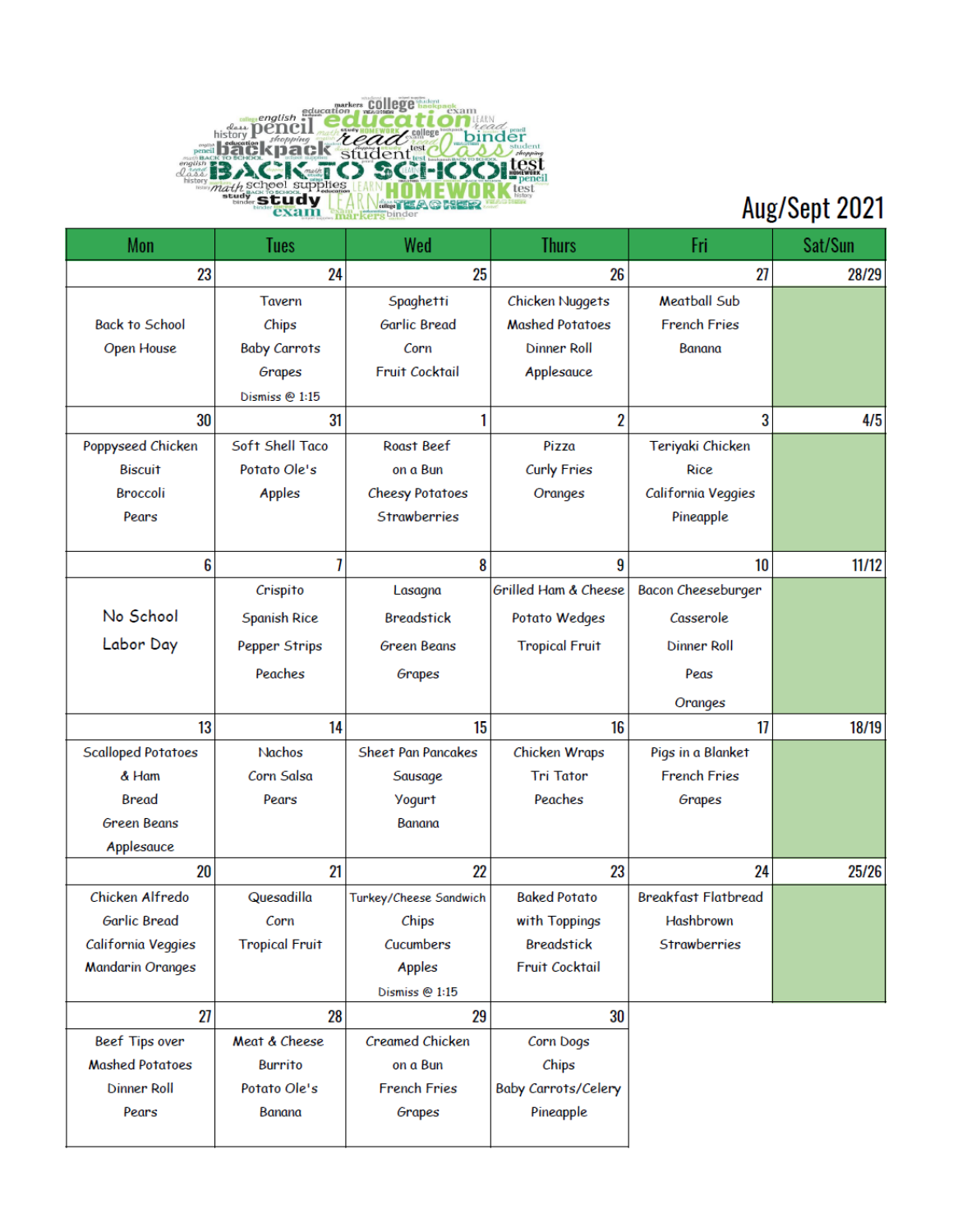### **Sanborn Christian School**

**405 West 2nd Street Sanborn, IA 51248-0546 712-729-3288 FAX 712-729-3289 E-mail: sanchr@sanbornchristian.com**

#### **EDUCATING UNDER GOD'S WORD FOR SERVING GOD IN HIS WORLD**

**The fear of the LORD is the beginning of knowledge. Proverbs 1:7**

### **2021-2022 Executive Committee**

Aaron Hoftyzer (22) – President Quint DeGroot (24)– Vice-President Brent Vander Werff (23) - Secretary Jon Hoogers (22) – Treasurer

#### **BOARD COMMITTEES**

| <b>EDUCATION COMMITTEE</b>           | President<br>Vice Pres.<br>Secretary<br>Advisory | Aaron Hoftyzer (22)<br>Quint DeGroot (24)<br><b>Brent Vander Werff (23)</b><br><b>Anthony Minderhoud</b> |
|--------------------------------------|--------------------------------------------------|----------------------------------------------------------------------------------------------------------|
| <b>FINANCE COMMITTEE</b>             | Treasurer                                        | Jon Hoogers (22)<br>Jon Covey (23)<br>Andy Prins (24)                                                    |
|                                      | Advisory                                         | Anthony Minderhoud                                                                                       |
| <b>BUILDING COMMITTEE</b>            | Chairman                                         | Brent Koldenhoven (23)<br><b>Brent Vander Werff (23)</b><br>Andy Prins (24)                              |
| <b>BUS COMMITTEE</b>                 | Chairman                                         | Quint DeGroot (24)<br>Josh Krikke (24)                                                                   |
|                                      | Society Rep.                                     | John M. Vander Haag                                                                                      |
| <b>PROMOTION COMMITTEE</b>           | Chairman                                         | Jon Covey (23)<br>Josh Krikke (24)                                                                       |
| DELINQUENT COMMITTEE                 | President<br>Vice Pres.<br>Treasurer             | Aaron Hoftyzer (22)<br>Quint DeGroot (24)<br>Jon Hoogers (22)                                            |
| <b>HOT LUNCH COMMITTEE</b>           | Chairman                                         | Andy Prins (24)<br>Jon Hoogers (22)<br>Jon Covey (23)                                                    |
| <b>LONG-RANGE PLANNING COMMITTEE</b> | Chairman                                         | Aaron Hoftyzer (22)                                                                                      |
| <b>FOUNDATION BOARD</b>              | Board Rep.                                       | Jon Hoogers (22)                                                                                         |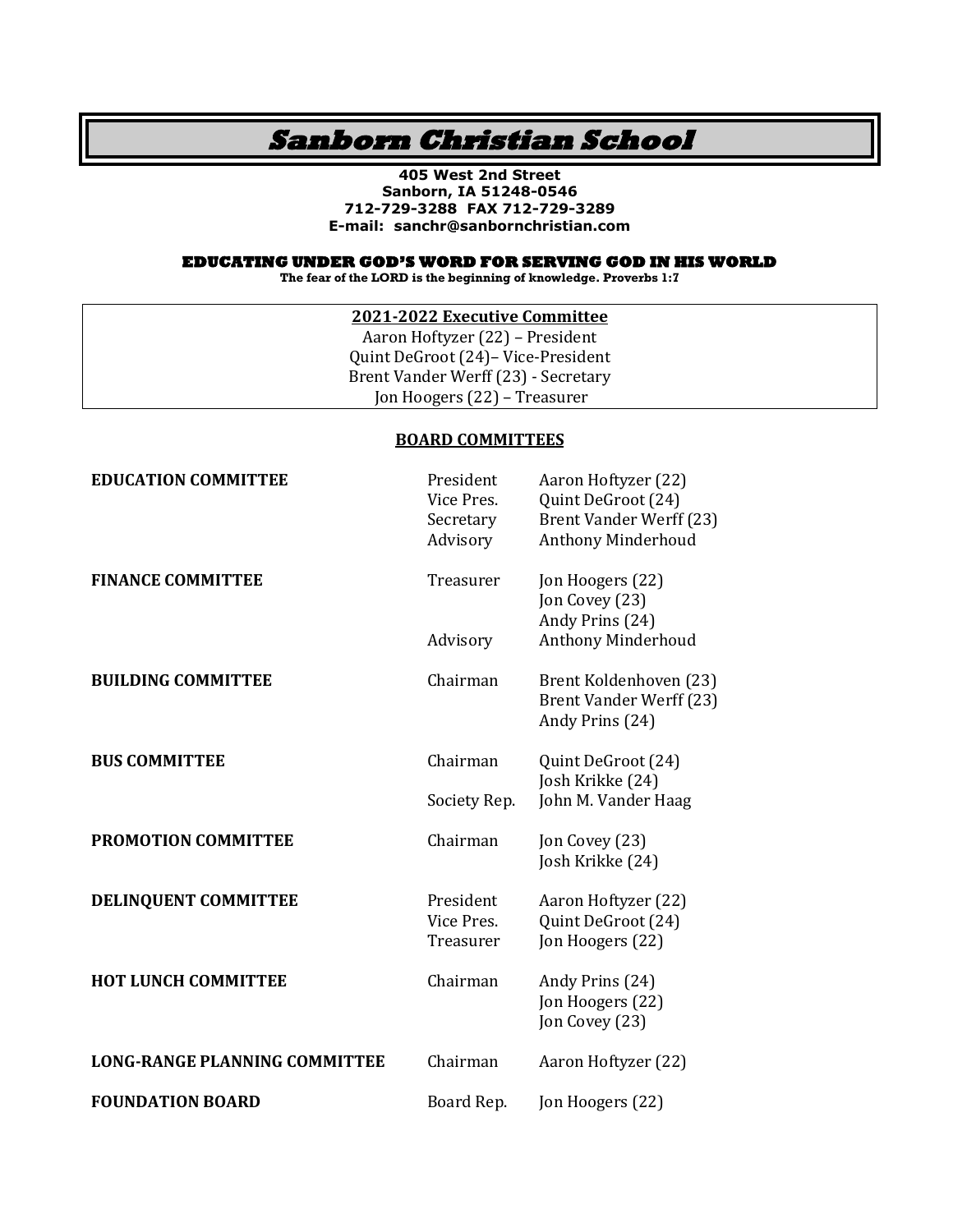| SANBORN CHRISTIAN SCHOOL - 2021 / 2022 SCHOOL CALENDAR |                 |         |                                      |              |                |                     |       |                                   |                                   |  |                            |                |                         |          |    |    |                              |  |
|--------------------------------------------------------|-----------------|---------|--------------------------------------|--------------|----------------|---------------------|-------|-----------------------------------|-----------------------------------|--|----------------------------|----------------|-------------------------|----------|----|----|------------------------------|--|
| (Calendar Subject to Change)                           |                 |         |                                      |              |                |                     |       |                                   |                                   |  |                            |                |                         |          |    |    |                              |  |
|                                                        |                 |         | July                                 |              |                |                     |       |                                   |                                   |  |                            | January        |                         |          |    |    |                              |  |
| Su                                                     | M               | Tu      | W                                    | Th           | F              | Sa                  |       | June 23, 2021: So ciety M tg.     |                                   |  | Su                         | M              | Tu                      | W        | Th | F  | Sa                           |  |
|                                                        |                 |         |                                      | $\mathbf{1}$ | $\overline{2}$ | 3                   |       |                                   |                                   |  |                            |                |                         |          |    |    | $\boldsymbol{\mathit{\chi}}$ |  |
| 4                                                      | 5               | 6       | $\overline{7}$                       | 8            | 9              | 10                  |       |                                   | Jan. 4: School Resumes            |  | $\boldsymbol{\mathcal{X}}$ | Z              | $\overline{a}$          | 5        | 6  | 7  | 8                            |  |
| 11                                                     | 12              | 13      | 14                                   | 15           | 16             | 17                  |       | July 14: Registration             | Jan. 14: End Q2 - Dismiss 1:15    |  | 9                          | 10             | 11                      | 12       | 13 | 14 | 15                           |  |
| 18                                                     | 19              | 20      | 21                                   | 22           | 23             | 24                  |       |                                   | Jan. 17-21: ITBS Week             |  | 16                         | 17             | 18                      | 19       | 20 | 21 | 22                           |  |
| 25                                                     | 26              | 27      | 28                                   | 29           | 30             | 31                  |       |                                   | Jan. 25: Dismiss 1:15             |  | 23                         | 24             | 25                      | 26       | 27 | 28 | 29                           |  |
|                                                        |                 |         |                                      |              |                |                     |       |                                   |                                   |  |                            | 30 31          |                         |          |    |    |                              |  |
|                                                        |                 |         | August                               |              |                |                     |       |                                   |                                   |  |                            |                |                         | February |    |    |                              |  |
| 1                                                      | 2               | 3       | 4                                    | 5            | 6              | 7                   |       |                                   |                                   |  |                            |                | 1                       | 2        | 3  | 4  | 5                            |  |
| 8                                                      | 9               | 10      | 11                                   | 12           | 13             | 14                  |       |                                   | Feb. 17: PTC - Dismiss 1:15       |  | 6                          | 7              | 8                       | 9        | 10 | 11 | 12                           |  |
| 15                                                     | 16              | 17      | 18                                   | 19           | 20             | 21                  |       | Aug. 18, 19: Teacher Inservice    | Feb. 18: No School                |  | 13                         | 14             | 15                      | 16       | 17 | 18 | 19                           |  |
| 22                                                     | 23              | 24      | 25                                   | 26           | 27             | 28                  |       | Aug. 23: Open House               | Feb. 21 No School - Pres. Day     |  | 20                         | 21             | 22                      | 23       | 24 | 25 | 26                           |  |
| 29                                                     | 30 <sup>1</sup> | 31      |                                      |              |                |                     |       | Aug. 24: 1st Day - Dismiss 1:15   |                                   |  | 27                         | 28             |                         |          |    |    |                              |  |
|                                                        |                 |         |                                      |              |                |                     |       |                                   |                                   |  |                            |                |                         |          |    |    |                              |  |
|                                                        |                 |         | September                            |              |                |                     |       |                                   |                                   |  |                            |                |                         | March    |    |    |                              |  |
|                                                        |                 |         | 1                                    | 2            | 3              | 4                   |       |                                   |                                   |  |                            |                | 1                       | 2        | 3  | 4  | 5                            |  |
| 5                                                      | Æ               | 7       | 8                                    | 9            | 10             | 11                  |       | Sept. 6: NO SCHOOL                | Mar. 8: Dismiss 115               |  | 6                          | 7              | $\overline{\mathbf{8}}$ | 9        | 10 | 11 | 12                           |  |
| 12                                                     | 13              | 14      | 15                                   | 16           | 17             | 18                  |       |                                   | Mar. 18: End Q3 - Dismiss 1:15    |  | 13                         | 14             | 15                      | 16       | 17 | 18 | 19                           |  |
| 19                                                     | 20              | 21      | 22                                   | 23           | 24             | 25                  |       | Sept. 22: Dismiss 1:15            |                                   |  | 20                         | 21             | 22                      | 23       | 24 | 25 | 26                           |  |
| 26                                                     | 27              | 28      | 29                                   | 30           |                |                     |       |                                   |                                   |  | 27                         | 28             | 29                      | 30       | 31 |    |                              |  |
| October                                                |                 |         |                                      |              |                |                     | April |                                   |                                   |  |                            |                |                         |          |    |    |                              |  |
|                                                        |                 |         |                                      |              | 1              | $\overline{2}$      |       |                                   |                                   |  |                            |                |                         |          |    | 1  | 2                            |  |
| 3                                                      | 4               | 5       | 6                                    | 7            | 8              | 9                   |       | Oct. 7 & 8: No School             | Apr. 5: Dismiss 115               |  | 3                          | 4              | 5                       | 6        | 7  | 8  | 9                            |  |
| 10                                                     | 11              | 12      | 13                                   | 14           | 15             | 16                  |       |                                   | Apr. 14-18: No School - Easter 10 |  |                            | 11             | 12                      | 13       | 14 | 15 | 16                           |  |
| 17                                                     |                 |         | 18 19 20 21                          |              | 22             | 23                  |       |                                   |                                   |  |                            | 17 28 19 20 21 |                         |          |    | 22 | 23                           |  |
| 24                                                     | 25              | 26      | 27                                   | 28           | 29             | 30                  |       | Oct. 29: End Q1- Dismiss 1:15     |                                   |  |                            | 24 25          | 26                      | 27       | 28 | 29 | 30                           |  |
| 31                                                     |                 |         |                                      |              |                |                     |       |                                   |                                   |  |                            |                |                         |          |    |    |                              |  |
|                                                        |                 |         | November                             |              |                |                     |       |                                   |                                   |  |                            |                |                         | May      |    |    |                              |  |
|                                                        | 1               | 2       | 3                                    | 4            | 5              | 6                   |       | Nov. 6: Harvest Sale              | May 6 - Field Trip Day            |  | 1                          | 2              | 3                       | 4        | 5  | 6  | 7                            |  |
| $\overline{7}$                                         | 8               | 9       | 10 <sup>1</sup>                      | 11           | 12             | 13                  |       | Nov. 18: PTC - Dismiss 1:15       | May 9: Dismiss 115                |  | 8                          | 9              | 10                      | 11       | 12 | 13 | 14                           |  |
| 14                                                     | 15              | 16      | 17                                   | 18           | 19             | 20                  |       | Nov. 19: NO SCHOOL                |                                   |  | 15                         | 16             | 17                      | 18       | 19 | 20 | 21                           |  |
| 21                                                     | 22              | 23      | 24                                   | 25           | 26             | 27                  |       | Nov. 24: Dismiss 11:30            | May 25: Graduation @ CURC         |  | 22                         | 23             | 24                      | 25       | 26 | 27 | 28                           |  |
| 28                                                     | 29              | 30      |                                      |              |                |                     |       | Nov. 25 & 26: NO SCHOOL           | May 27: Dismiss 11:30             |  | 29                         | 30             | 31                      |          |    |    |                              |  |
|                                                        |                 |         |                                      |              |                |                     |       |                                   |                                   |  |                            |                |                         |          |    |    |                              |  |
|                                                        |                 |         | December                             |              |                |                     |       |                                   |                                   |  |                            |                |                         | June     |    |    |                              |  |
|                                                        |                 |         | 1                                    | 2            | 3              | 4                   |       | Dec. 3: School Program @ 7pm      |                                   |  |                            |                |                         | 1        | 2  | 3  | $\overline{4}$               |  |
| 5                                                      | 6               | 7       | 8                                    | 9            | 10             | 11                  |       | Dec. 9: Dismiss 1:15              |                                   |  | 5                          | 6              | 7                       | 8        | 9  | 10 | 11                           |  |
| 12                                                     | 13              | 14      | 15                                   | 16           | 17             | 18                  |       |                                   |                                   |  | 12                         | 13             | 14                      | 15       | 16 | 17 | 18                           |  |
| 19                                                     | 20              | 21      | 22                                   | 23           | 24             | 25                  |       | Dec. 22: Dismiss 11:30            | June 22, 2022: Society Mtg.       |  | 19                         | 20             | 21                      | 22       | 23 | 24 | 25                           |  |
| 26                                                     |                 | 27   28 |                                      | 29 30 31     |                |                     |       | Dec. 23 - Jan. 3: No School       |                                   |  |                            | 26 27          | 28                      | 29       | 30 |    |                              |  |
|                                                        |                 |         |                                      |              |                |                     |       |                                   |                                   |  |                            |                |                         |          |    |    |                              |  |
|                                                        |                 |         | No School                            |              |                |                     |       | <b>Parent-Teacher Conferences</b> |                                   |  | <b>Early Dismissal</b>     |                |                         |          |    |    |                              |  |
|                                                        |                 |         | Early Dismissal (Professional Devel) |              |                | <b>School Event</b> |       |                                   |                                   |  |                            |                | 3.1.21                  |          |    |    |                              |  |